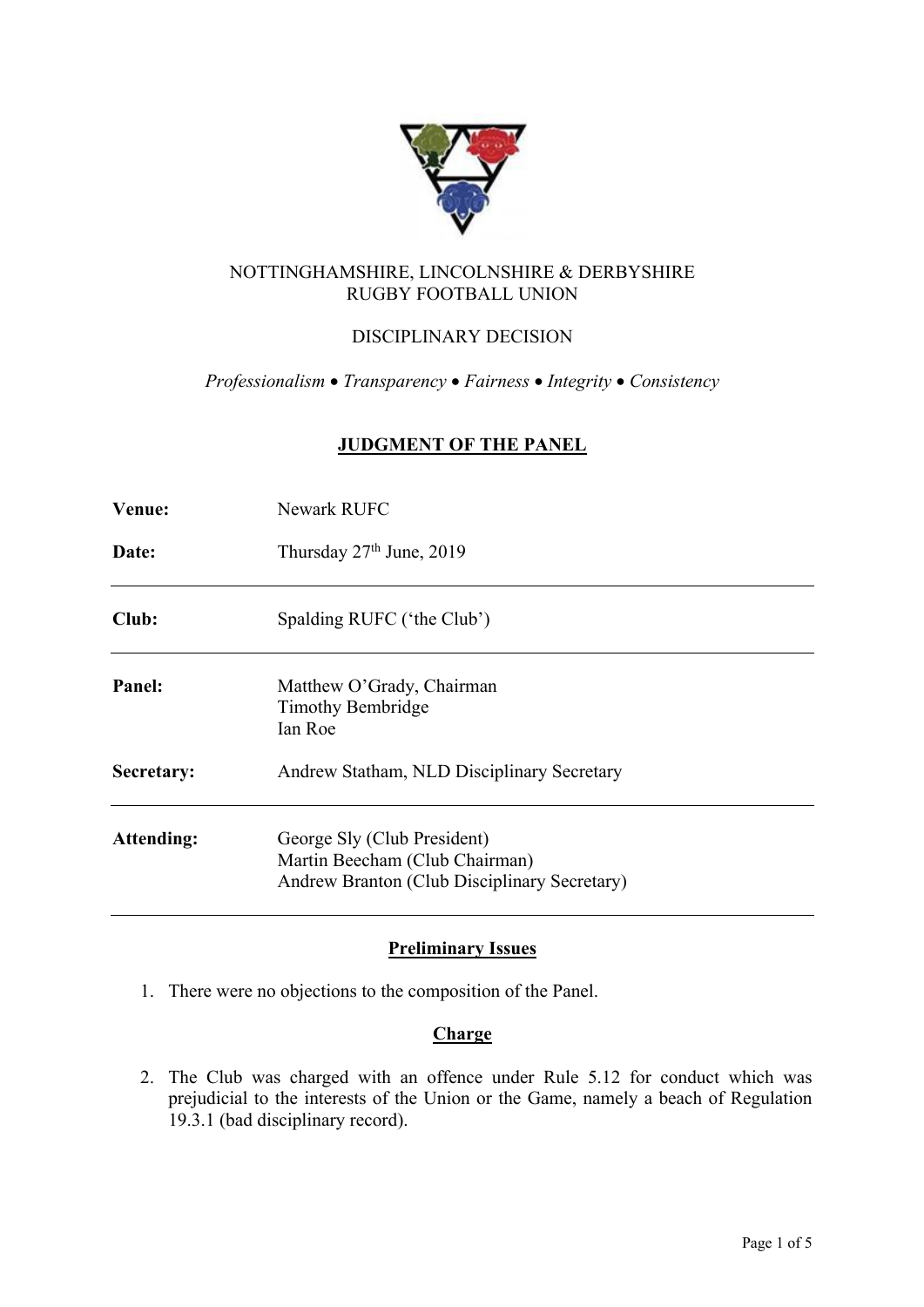## **Particulars**

- 3. In the 2018-2019 season the Club appeared before a Disciplinary Panel on five or more separate occasions:
	- a) Luke Turner;
	- b) Ashley Piccaver;
	- c) Jordan Templar on two occasions; and
	- d) John Barratt.

## **Plea**

4. Before the Panel the Club admitted the charge.

#### **The Evidence**

5. A summary of the appearances is as follows:

| <b>Name</b>            | <b>Offence Date</b> | <b>Hearing Date</b> | <b>Offence</b>     | <b>Sanction</b> |
|------------------------|---------------------|---------------------|--------------------|-----------------|
| Luke Turner            | 12/01/19            | 18/01/19            | 9.12 Punching      | 3 weeks         |
| <b>Ashley Piccaver</b> | 09/02/19            | 14/02/19            | 9.12 Kicking       | 6 weeks         |
|                        |                     |                     |                    | (Upheld on      |
|                        |                     |                     |                    | appeal)         |
| Jordan Templar         | 09/02/19            | 14/02/19            | $9.27$ Two         | <b>SOS</b>      |
|                        |                     |                     | <b>Yellow Card</b> |                 |
| John Barratt           | 16/02/19            | 21/02/19            | 9.13 Dangerous     | 1 week          |
|                        |                     |                     | Play               |                 |
| Jordan Templar         | 02/03/19            | 13/03/19            | 9.12 Punching      | 4 weeks         |

### **Submissions by the Club**

- 6. The Club provided considered written submission before the hearing, which the Panel read fully. This judgment will not repeat them all, but set out the key points made in writing to the Panel:
	- a) The charge was refuted;
	- b) The Club does not promote poor discipline;
	- c) Ashley Piccaver was an innocent player, who was unfairly punished and therefore this charge was unjustified;
	- d) There were relevant personal circumstances for one of the players and the Club had tried to support him, rather than end the Club's relationship with him; and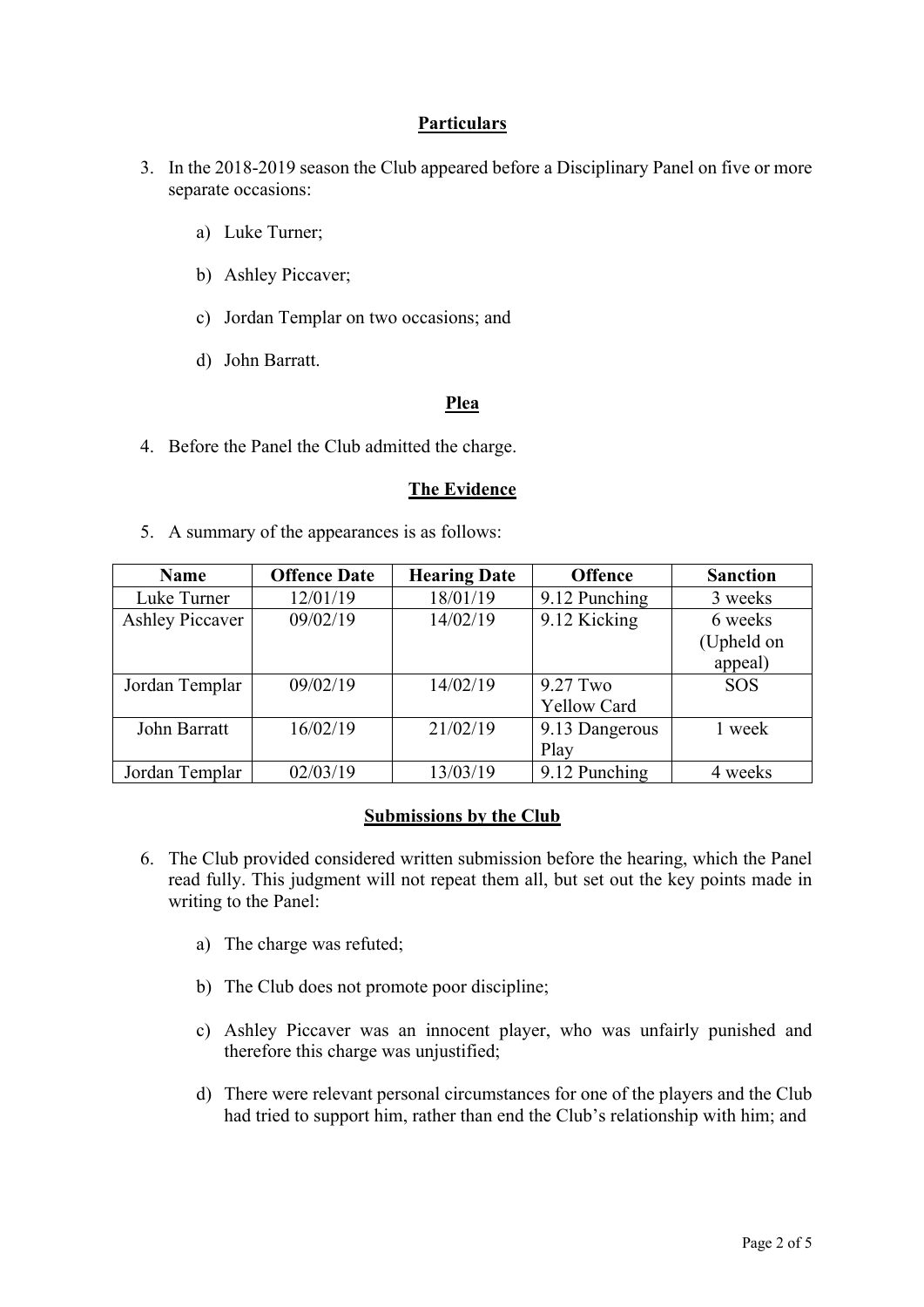- e) The Game's core values are important to the Club and it does a lot of work to pre-empt disciplinary issues, which has included ejecting three players from the Club in recent years.
- 7. The Club's officers addressed the Panel at the hearing. In summary, the following points were made:
	- a) The offences were isolated and not linked;
	- b) The offences were mostly retaliation, the inference being, the foul play was not within the Club's players' control;
	- c) The Club continues to strongly contest Ashley Piccaver's sanction (despite the offence being found proved at a hearing on evidence and his appeal against the Panel's finding being dismissed);
	- d) Discipline and respect are promoted within the Club from an early age through the mini-section;
	- e) Strong action has been taken against Club members who have seriously contravened the Club's and Game's values, which included sharing information with a player's new club after the player received a life ban from this Club;
	- f) The officers had discussed what an appropriate sanction might be. They were not sure a points deduction would have much value as the Club is a mid-table side; and
	- g) There was considerable frustration and concern that this situation "hinged on a poor referee or refereeing decision" and there is a real issue with inconsistent refereeing having impacts on clubs like this.

# **Sanction**

- 8. This Club's disciplinary record this season is poor. In terms of the number of appearances, it has had the third equal highest number of appearances of the all the clubs (over 60) that make up the three counties of this Constituent Body. Whilst there is a single offence of two yellow cards, there are more serious offences amongst the balance of the offences including kicking and punching.
- 9. The following were aggravating circumstances:
	- a) Although admitting the charge, the Club, through its Officers, was not genuinely remorseful for the Club's record. It refuted the appropriateness of the charge in light and continued to dispute offence proved against Ashley Piccaver. In the Club's view there was no real disciplinary issue this season.
	- b) To an extent the Club minimised its record. Whilst it is correct that some of the offences were for retaliation, that still reflected a lack of discipline on the part of the Club's players. There will have no doubt been many other players at all the other Clubs in the CB in all the matches that were played this season that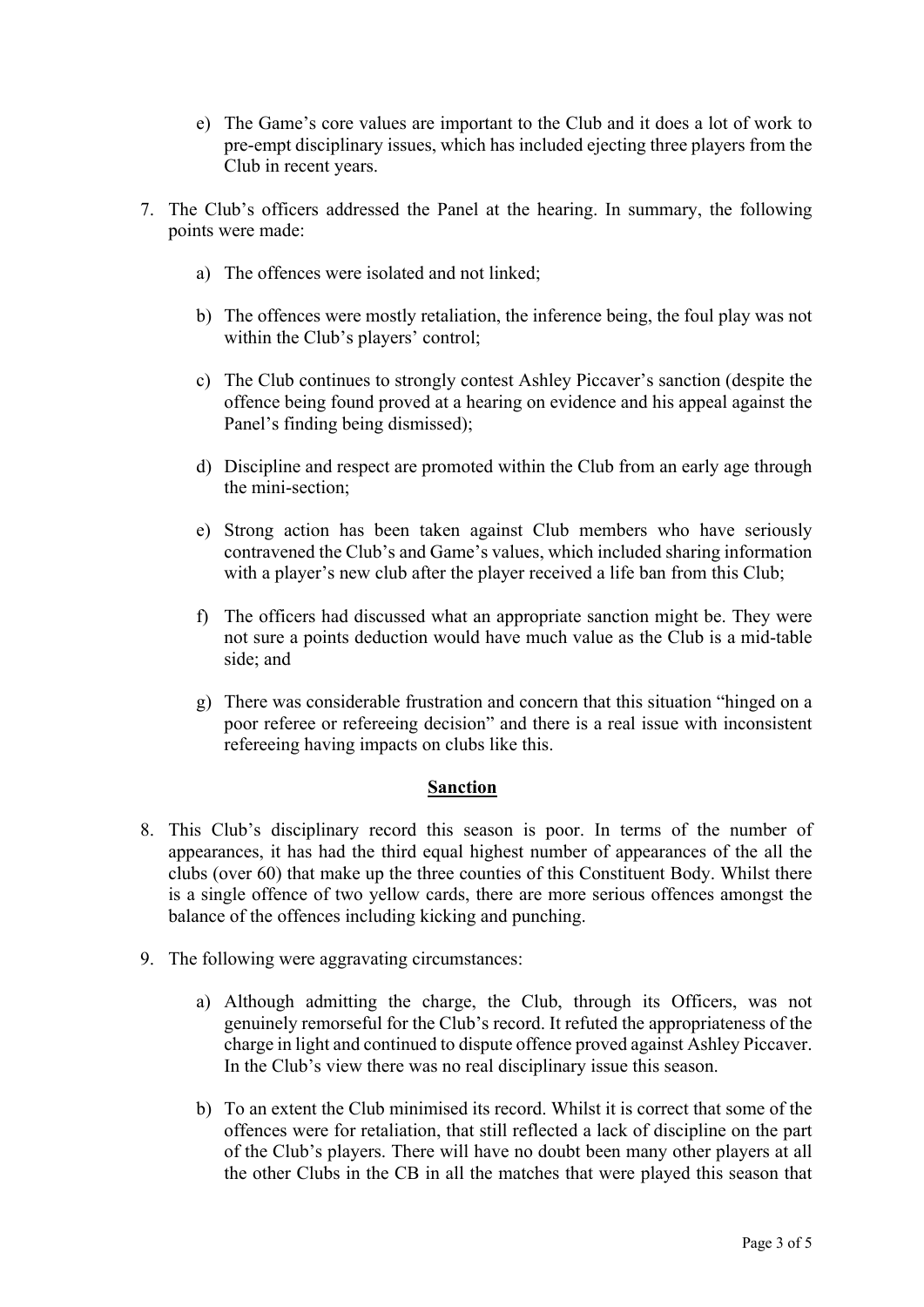will have wanted to retaliate for some perceived grievance, but who nonetheless demonstrated self-discipline and did not retaliate. The Club's players did retaliate and, although not retaliating may take considerable discipline, it is a standard the Game requires and aspires to.

- c) The Club's critique of match officials it has received was unpersuasive. Referees are human and they indeed make errors. Some may make more than others and some errors may have greater impact than others. Indeed, Referees can be inconsistent within a game and between games. But, that is hardly something new or which may only have an impact on this Club. The Club's suggestion that refereeing errors and inconsistency are a significant factor explaining its record was misguided. As the Panel pointed out, the Referees who have officiated this Club's games will have officiated at other matches, yet it is this Club that has the bad record. The desire to be critical of the match officials was not consistent with genuine responsibility being taken. That does not bode well for the future. It was unfortunate that, after making very many excellent points in mitigation, the Club's officers spent so long dwelling on its grievances towards the quality of officiating it says it received. Other Clubs faced with this charge have taken responsibility fully.
- d) In discussing his thoughts on a meaningful sanction, Mr. Branton said that the Club is a mid-level side and a points deduction may not be much of a deterrent because the deduction will not risk promotion or relegation. This suggested to the Panel that a more significant penalty might be required to achieve a change in the Club's behaviour.
- 10. All that being said, the Club's officers spoke passionately and with conviction in explaining persuasive mitigation:
	- a) Notwithstanding the attitude to this charge, having regard to the Club's policies and approach to past problem players, the Panel accepted that the Club takes discipline seriously.
	- b) The Club plays an important role in its small rural community and the sanction should be made having regard to the good work it does in bringing the community together and fostering positive relationships.
	- c) The Club has many of the systems in place to identify and deal with serious discipline offenders that other Clubs are only just implementing.
	- d) There were no offences against match officials and the record was far from being the worst this Panel has seen this season.
	- e) The Club's record is a series of isolated incidents, rather than being a trend.
- 11. Discipline is a fundamental core value of the Game and it underpins everything that Rugby is about. A clear deterrent from persistent disciplinary issues and an incentive to take proactive steps to address the issue is required. Although the Club has a number of very good practices, it would appear that the steps the Club has taken this season, well intentioned as they were, have not been effective in managing the accumulation of